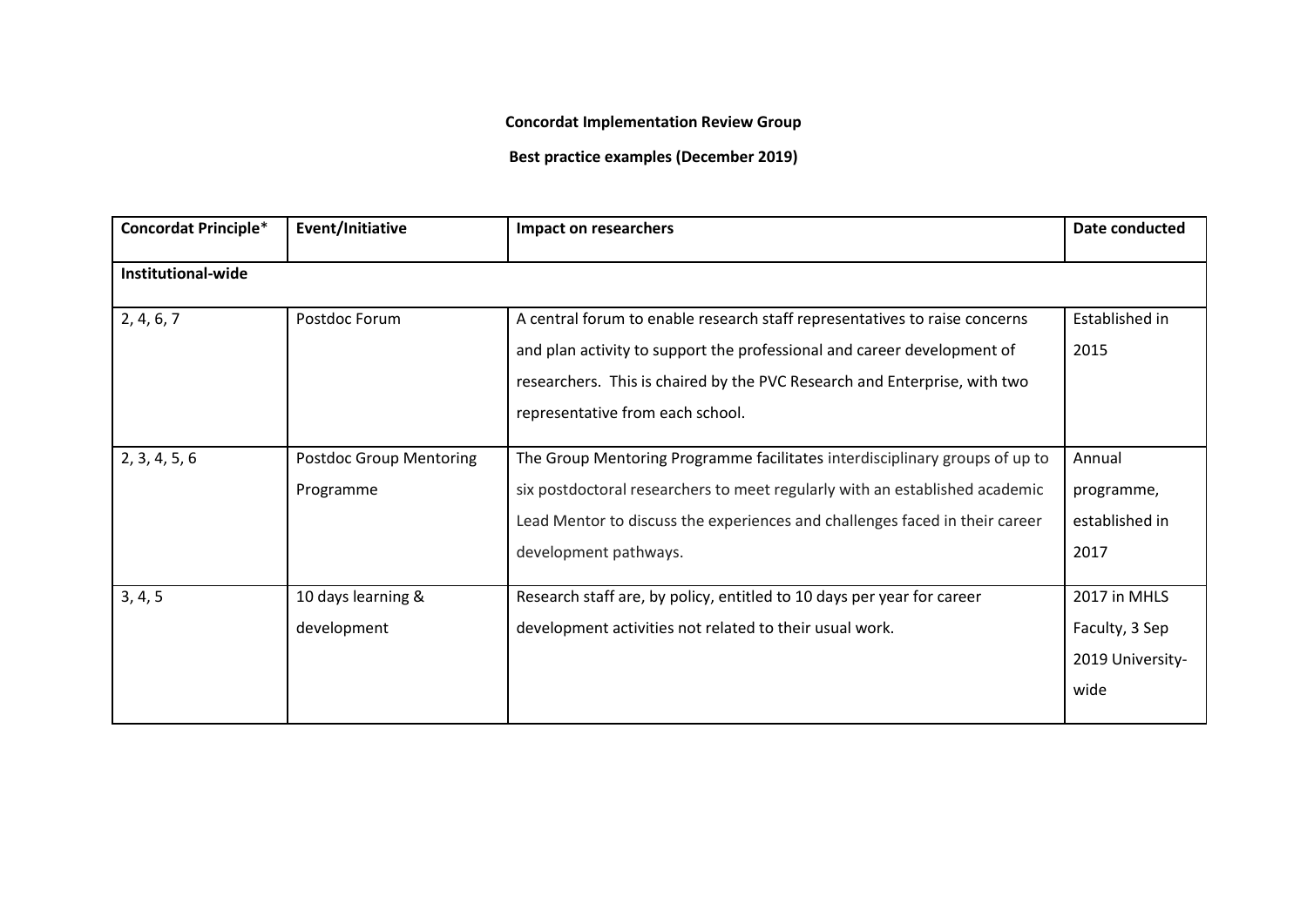| 2, 3, 4, 5 | <b>MHLS Postdoc Society:</b><br>Led by postdocs for<br>postdocs, the society<br>organises events like coffee<br>mornings and research<br>symposia. | The society provides an opportunity for postdocs to develop leadership skills<br>and get involved in the organisation of events. The events focus on building a<br>positive postdoc community and favours interactions and networking<br>between the different schools of the Faculty, as well as increasing awareness<br>about Faculty research. The symposium includes career talks.                                                                                                                                                                 | Established in<br>2009 |
|------------|----------------------------------------------------------------------------------------------------------------------------------------------------|--------------------------------------------------------------------------------------------------------------------------------------------------------------------------------------------------------------------------------------------------------------------------------------------------------------------------------------------------------------------------------------------------------------------------------------------------------------------------------------------------------------------------------------------------------|------------------------|
| 2, 3, 4, 5 | <b>AHSS Research Staff Society</b>                                                                                                                 | The AHSS Research Staff Society (RSS) aims to support the careers of AHSS<br>research staff from all five schools and allied research institutes. The main<br>goals of the AHSS RSS are to support research staff with practical and<br>professional queries arising during their contract period; to provide a vehicle<br>for social interaction in AHSS; to facilitate training to enhance the career<br>development of researchers, in academia and beyond, and to encourage<br>knowledge exchange within and beyond the AHSS researcher community. | 2019                   |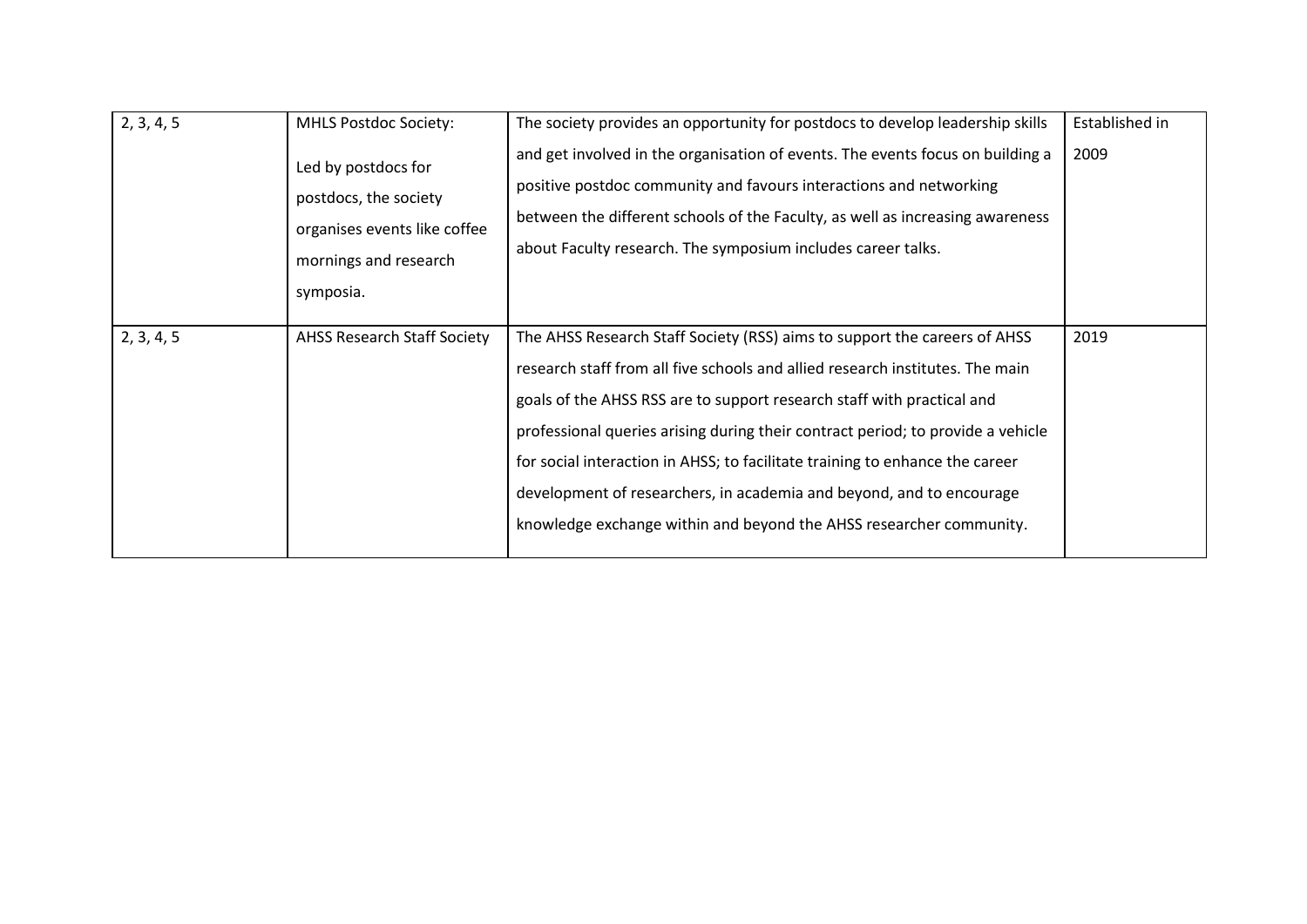| 2, 3, 4, 5 | <b>EPS Postdoc Society</b> | The EPS Postdoc Society will:<br>Increase integration of research staff into Centre/School/Faculty life.<br>Help research staff, particularly those new to Belfast to get to know<br>other researchers.<br>Increase the voice and visibility of research staff within the Faculty.<br>Provide greater opportunities for interactions, discussion and<br>dissemination of ideas, and collaborations.<br>Provide valuable social and networking opportunities.<br>It has organised a number of activities since the September launch including: | 2019             |
|------------|----------------------------|-----------------------------------------------------------------------------------------------------------------------------------------------------------------------------------------------------------------------------------------------------------------------------------------------------------------------------------------------------------------------------------------------------------------------------------------------------------------------------------------------------------------------------------------------|------------------|
|            |                            | Postdoctoral Research Funding Opportunities and Rights in the Context of                                                                                                                                                                                                                                                                                                                                                                                                                                                                      |                  |
|            |                            | Brexit and a Christmas Quiz. A twitter account has also been created                                                                                                                                                                                                                                                                                                                                                                                                                                                                          |                  |
|            |                            | https://twitter.com/QUBpostdocsEPS.                                                                                                                                                                                                                                                                                                                                                                                                                                                                                                           |                  |
| 2, 5       | <b>VC Research Prizes</b>  | The Vice-Chancellor's Prizes celebrate and acknowledge the significant<br>contribution made by researchers at all levels across the University.                                                                                                                                                                                                                                                                                                                                                                                               | Established 2011 |
|            |                            | The Prizes, including a Postdoctoral Research Prize, identify and reward<br>excellence, and reflect the University's commitment to developing innovative<br>and impactful research and to providing a supportive research environment.                                                                                                                                                                                                                                                                                                        |                  |
|            |                            | https://www.qub.ac.uk/sites/StaffGateway/News/InPicturesVice-<br>ChancellorsResearchPrizes2019.html                                                                                                                                                                                                                                                                                                                                                                                                                                           |                  |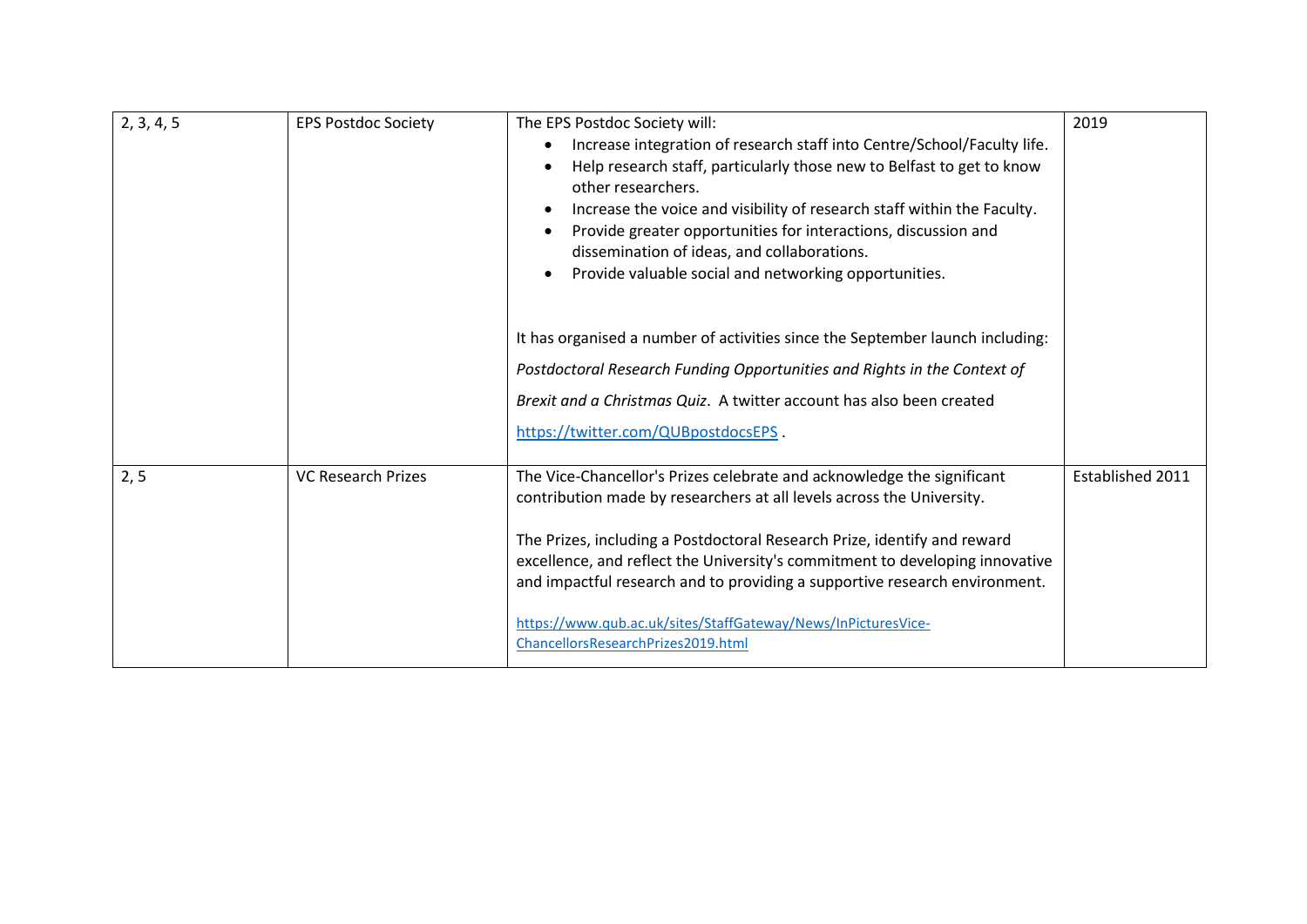| 2, 3, 4, 5 | <b>National Postdoc</b>   | Queen's was the only UK university celebrating NPAW (a US initiative) in                                                                           | Sep 2018 and Sep |
|------------|---------------------------|----------------------------------------------------------------------------------------------------------------------------------------------------|------------------|
|            | <b>Appreciation Week</b>  | 2018, which inspired many others to join in 2019 (from London, Manchester,                                                                         | 2019             |
|            |                           | Oxford). Multiple events showcasing the work of postdocs and providing                                                                             |                  |
|            |                           | recognition were organised, including research showcase, prizes, social media                                                                      |                  |
|            |                           | campaigns, public engagement events and social events.                                                                                             |                  |
|            |                           | Very well received locally and impactful nationally. It was the occasion to                                                                        |                  |
|            |                           | officially tell postdocs how much their contribution is recognised and make                                                                        |                  |
|            |                           | postdocs feel valued.                                                                                                                              |                  |
| 3, 4, 5    | Online Writing for        | The programme, organised by OD and delivered by the Professional Writing                                                                           |                  |
|            | <b>Publication course</b> | Academy, provides a four-week online course to assist researchers navigate<br>the academic publication world. This is a new innovative approach to |                  |
|            |                           | supporting researchers to develop academic writing and publication                                                                                 |                  |
|            |                           | knowledge, with an online tutor providing weekly feedback to the group and                                                                         |                  |
|            |                           | further learning by working with the other participants on the course                                                                              |                  |
| 3, 4, 5    | Developing your research  |                                                                                                                                                    |                  |
|            |                           | The four-part programme aims to support researchers in looking at their                                                                            |                  |
|            | career programme          | interests and abilities, their career objectives and to develop career                                                                             |                  |
|            |                           | management strategies that work for them. The programme includes a<br>personally tailored career consultation.                                     |                  |
|            |                           | 1. Workshop 1: Career Exploration                                                                                                                  |                  |
|            |                           | 2. Workshop 2: developing your CV and preparing for interviews.                                                                                    |                  |
|            |                           | <b>Individual Career Consultation</b><br>3.                                                                                                        |                  |
|            |                           |                                                                                                                                                    |                  |
|            |                           |                                                                                                                                                    |                  |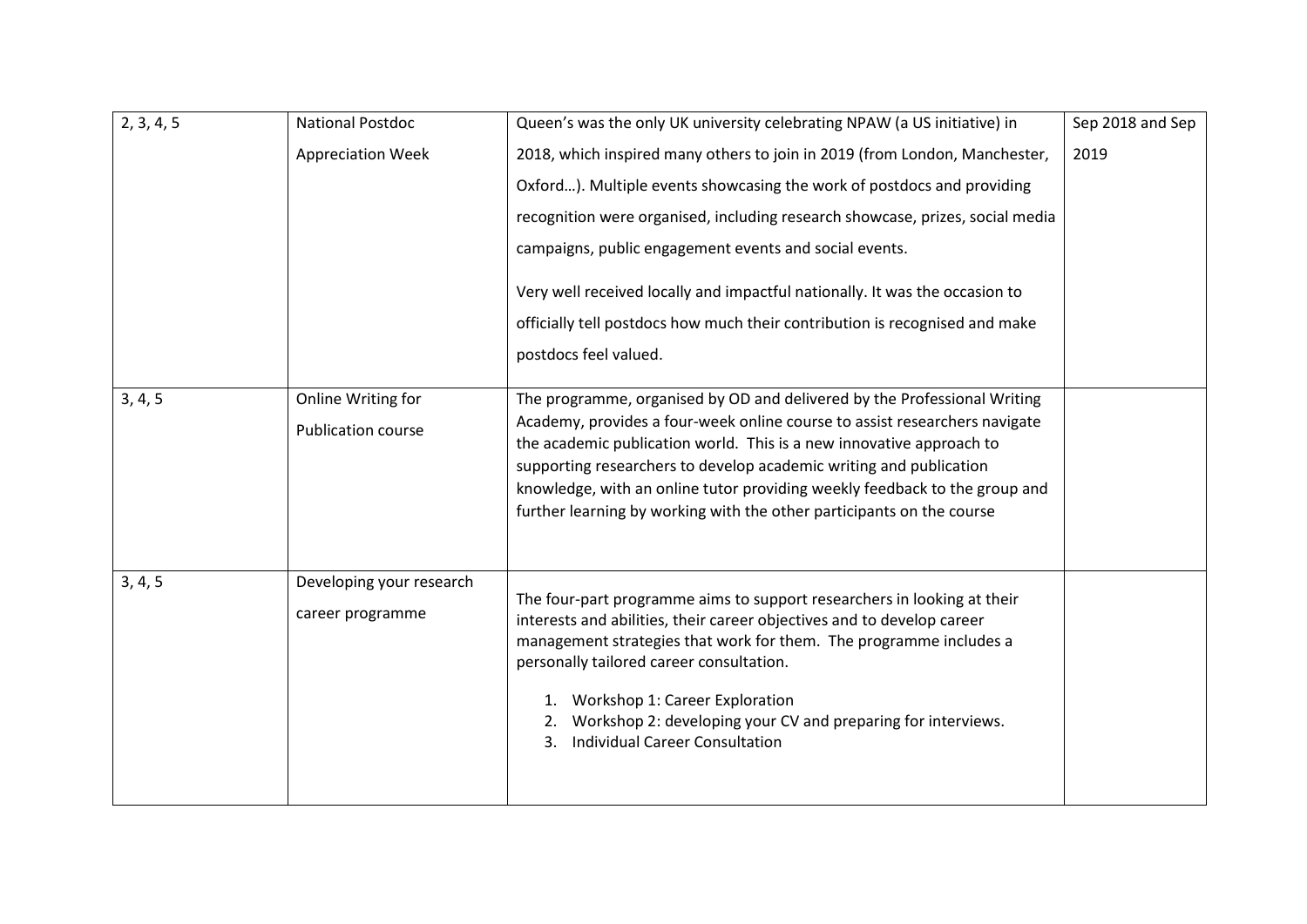| <b>Faculty of MHLS</b> |                                                                                                                                                                                                                                                    |                                                                                                                                                                                                                                                                                                                                                                                                                                                                 |                                                                |  |
|------------------------|----------------------------------------------------------------------------------------------------------------------------------------------------------------------------------------------------------------------------------------------------|-----------------------------------------------------------------------------------------------------------------------------------------------------------------------------------------------------------------------------------------------------------------------------------------------------------------------------------------------------------------------------------------------------------------------------------------------------------------|----------------------------------------------------------------|--|
| 2, 3, 4                | Postdoc prizes:<br>Yearly prizes have been<br>created to reward the<br>excellent contribution of<br>postdocs not only to<br>research, but also public<br>engagement, citizenship<br>(committee work etc.) and<br>support of staff and<br>students. | This is a clear demonstration that the University values postdocs and their<br>contribution. It encourages researchers to get involved in activities<br>historically not rewarded but essential like public engagement, making their<br>CV more attractive and diversifying their skills. Winners (9 per year) can use<br>this achievement on their CV to demonstrate their skills and also get a<br>financial gratification (£500 each) and media exposure.    | In MHLS since<br>2018, extended to<br>all Faculties in<br>2019 |  |
| 2, 3, 4, 5             | <b>Postdoctoral Development</b><br>Centre (MHLS):                                                                                                                                                                                                  | The PDC provides bespoke resources and support for postdocs in the MHLS<br>Faculty, from personal support to the organisation of events and courses or<br>the development of policies. Significant increase in the provision of<br>information, resources and support for postdocs in the Faculty, including<br>many of the examples described in this document. The engagement of<br>postdocs and their pro-activity in developing their career has increased. | <b>Since 2018</b>                                              |  |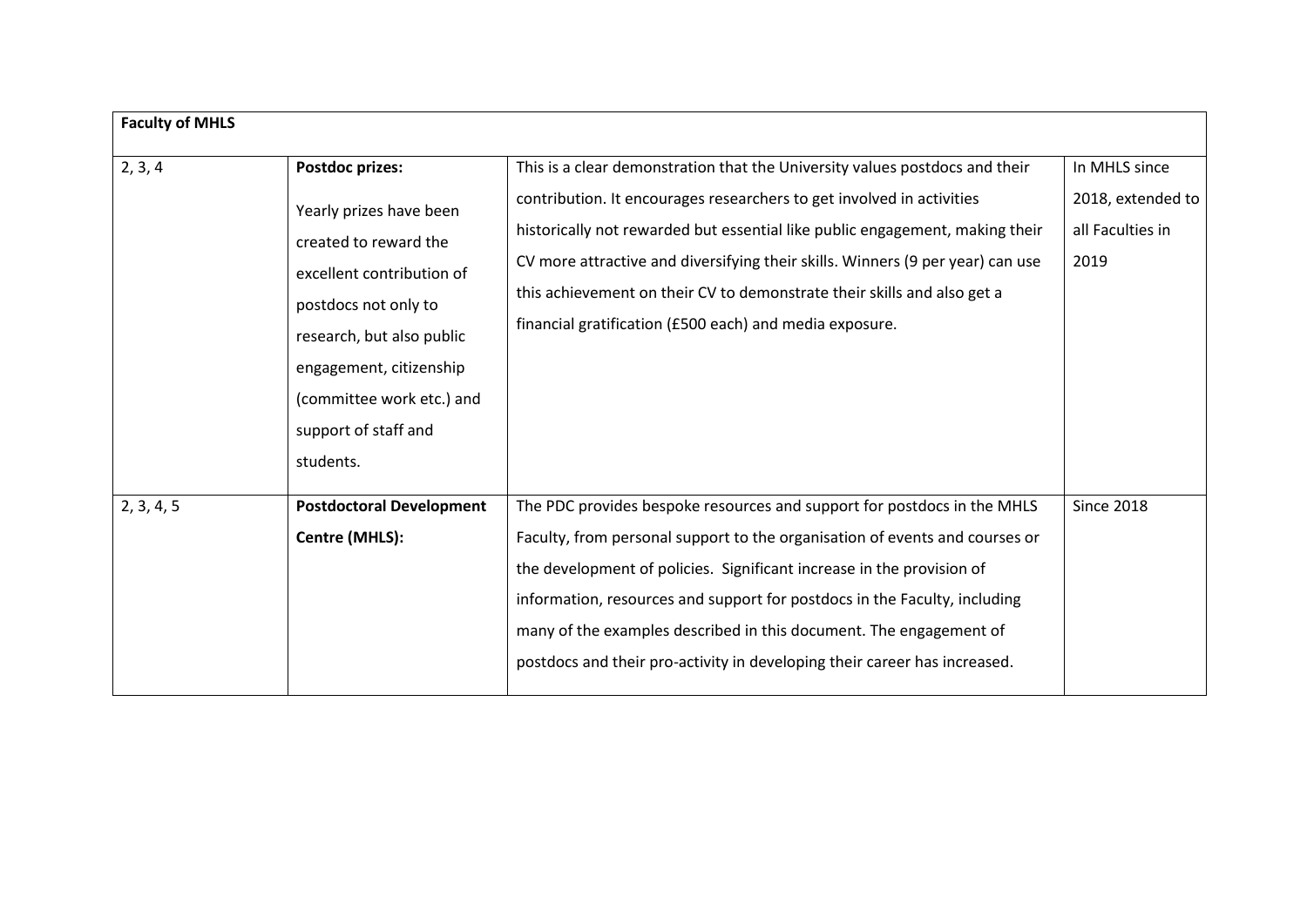| 2, 3, 4    | <b>Assistant Supervisor role:</b>                                                                                                                                                                                    | Postdocs' contribution to students' supervision was not officially recorded                                                                                                                                                                                                                                                                                                                          | Pilot from Sep     |
|------------|----------------------------------------------------------------------------------------------------------------------------------------------------------------------------------------------------------------------|------------------------------------------------------------------------------------------------------------------------------------------------------------------------------------------------------------------------------------------------------------------------------------------------------------------------------------------------------------------------------------------------------|--------------------|
|            | New role piloted in MHLS<br>with the view to extend it to<br>all Faculties in the next year.<br>This officially recognised the<br>significant contribution of<br>some postdocs to the<br>supervision of PhD students | until now and this new role and the recognition it brings is welcomed by<br>postdocs and supervisors. This role also enables postdocs to attend<br>supervisory meetings and as a result helps them develop management skills<br>beyond the simple provision of technical training, thus benefiting their<br>career. They are mentored by the student's supervisors to develop<br>supervision skills. | 2019               |
| 2, 3, 4, 5 | <b>MHLS postdoc induction:</b>                                                                                                                                                                                       | Complementary to University inductions, this short session focuses on Faculty                                                                                                                                                                                                                                                                                                                        | Roughly every 2    |
|            |                                                                                                                                                                                                                      | structure, specific and wider career development resources, the role of                                                                                                                                                                                                                                                                                                                              | months since 2018  |
|            |                                                                                                                                                                                                                      | postdoc and the importance of planning your career. Feedback is very good                                                                                                                                                                                                                                                                                                                            |                    |
|            |                                                                                                                                                                                                                      | and 100 % of attendees so far recommend it and said it made them realise                                                                                                                                                                                                                                                                                                                             |                    |
|            |                                                                                                                                                                                                                      | the importance and responsibility of planning their career and where to find                                                                                                                                                                                                                                                                                                                         |                    |
|            |                                                                                                                                                                                                                      | support in the Faculty and University.                                                                                                                                                                                                                                                                                                                                                               |                    |
| 2, 3       | <b>Postdoc Buddy scheme:</b>                                                                                                                                                                                         | Each new postdoc is paired with a current local postdoc who meets them on                                                                                                                                                                                                                                                                                                                            | Since 2016 in      |
|            |                                                                                                                                                                                                                      | arrival, provides relevant information and a tour of the facilities. New staff                                                                                                                                                                                                                                                                                                                       | Centre for         |
|            |                                                                                                                                                                                                                      | feel more welcomed, get a friendly point of contact outside of their group                                                                                                                                                                                                                                                                                                                           | Experimental       |
|            |                                                                                                                                                                                                                      | and the opportunity to ask questions in a personalised and informal                                                                                                                                                                                                                                                                                                                                  | Medicine; other    |
|            |                                                                                                                                                                                                                      | atmosphere.                                                                                                                                                                                                                                                                                                                                                                                          | schools in MHLS in |
|            |                                                                                                                                                                                                                      |                                                                                                                                                                                                                                                                                                                                                                                                      | 2018 and 2019      |
|            |                                                                                                                                                                                                                      |                                                                                                                                                                                                                                                                                                                                                                                                      |                    |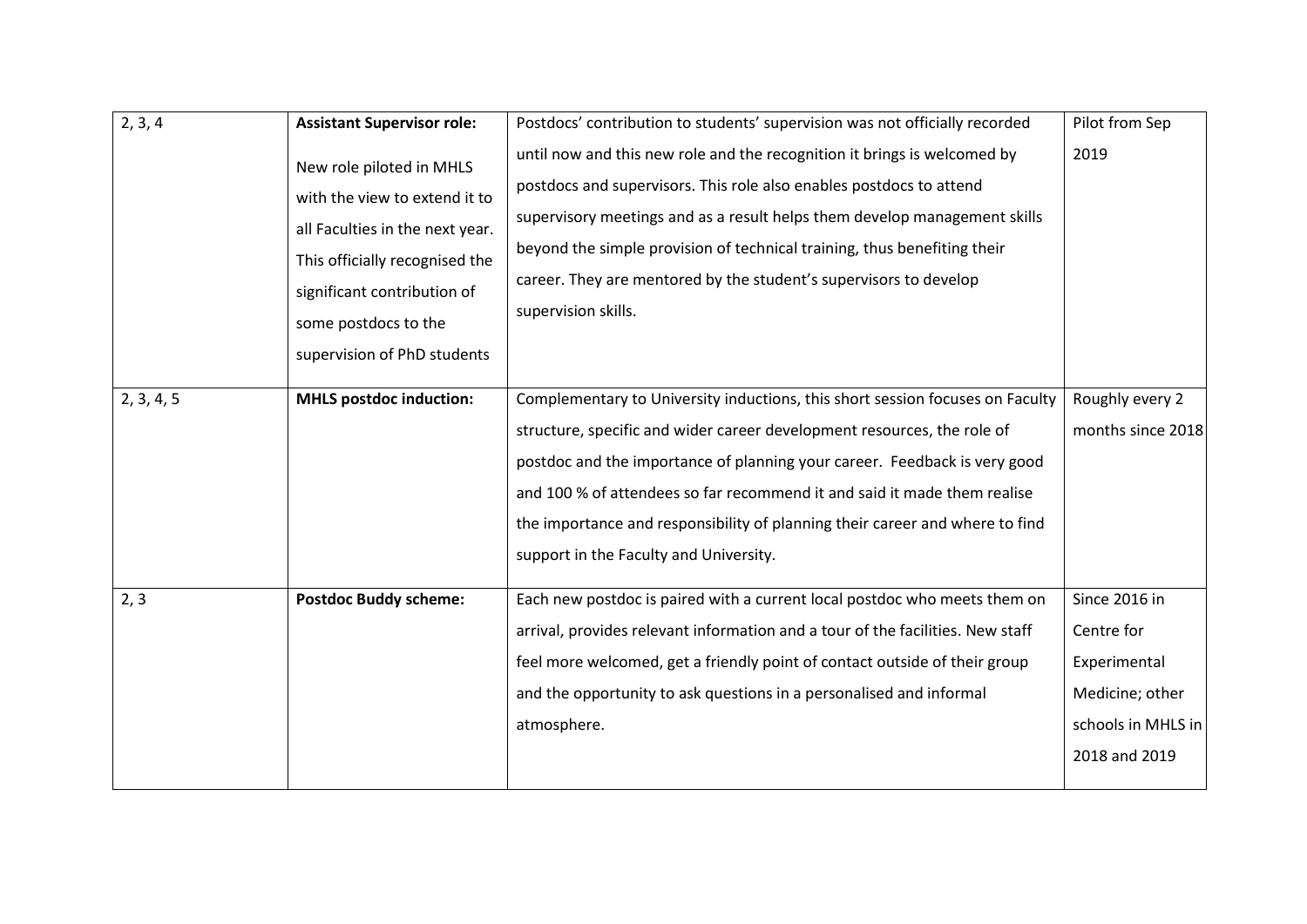| 3, 4, 5              | Introduction to                | Enabled postdocs to network with entrepreneurs, learn about building           | <b>YES Oct 2018</b> |
|----------------------|--------------------------------|--------------------------------------------------------------------------------|---------------------|
| entrepreneurship and |                                | biotech companies, test their ideas, gain transferable skills and explore a    | P2i Nov 2018        |
|                      | industry collaboration:        | potential career path.                                                         |                     |
|                      |                                |                                                                                | ITP Feb-Mar 2019    |
|                      | 5 MHLS postdocs were fully     | The ITP enabled researchers to learn about Academia-Industry                   |                     |
|                      | funded to attend the Young     | Collaborations, how to network, approach stakeholders and monitor              |                     |
|                      | <b>Entrepreneur Scheme</b>     | projects. It funded initial interactions between partners. At least one of the |                     |
|                      | competition (YES) and 3 to     | attendees has already secured a collaboration with a company but it is too     |                     |
|                      | the Postdoc to innovator fair  | early for the other involved. The feedback on courses was very positive with   |                     |
|                      | (P2i). The innovation training | 100 % recommending the programme, and all feeling more confident in            |                     |
|                      | programme (ITP) provided       | collaborating with an industrial partner.                                      |                     |
|                      | training and seed funding for  |                                                                                |                     |
|                      | postdocs to set up             |                                                                                |                     |
|                      | collaborations with industrial |                                                                                |                     |
|                      | partners.                      |                                                                                |                     |
|                      |                                |                                                                                |                     |
|                      |                                |                                                                                |                     |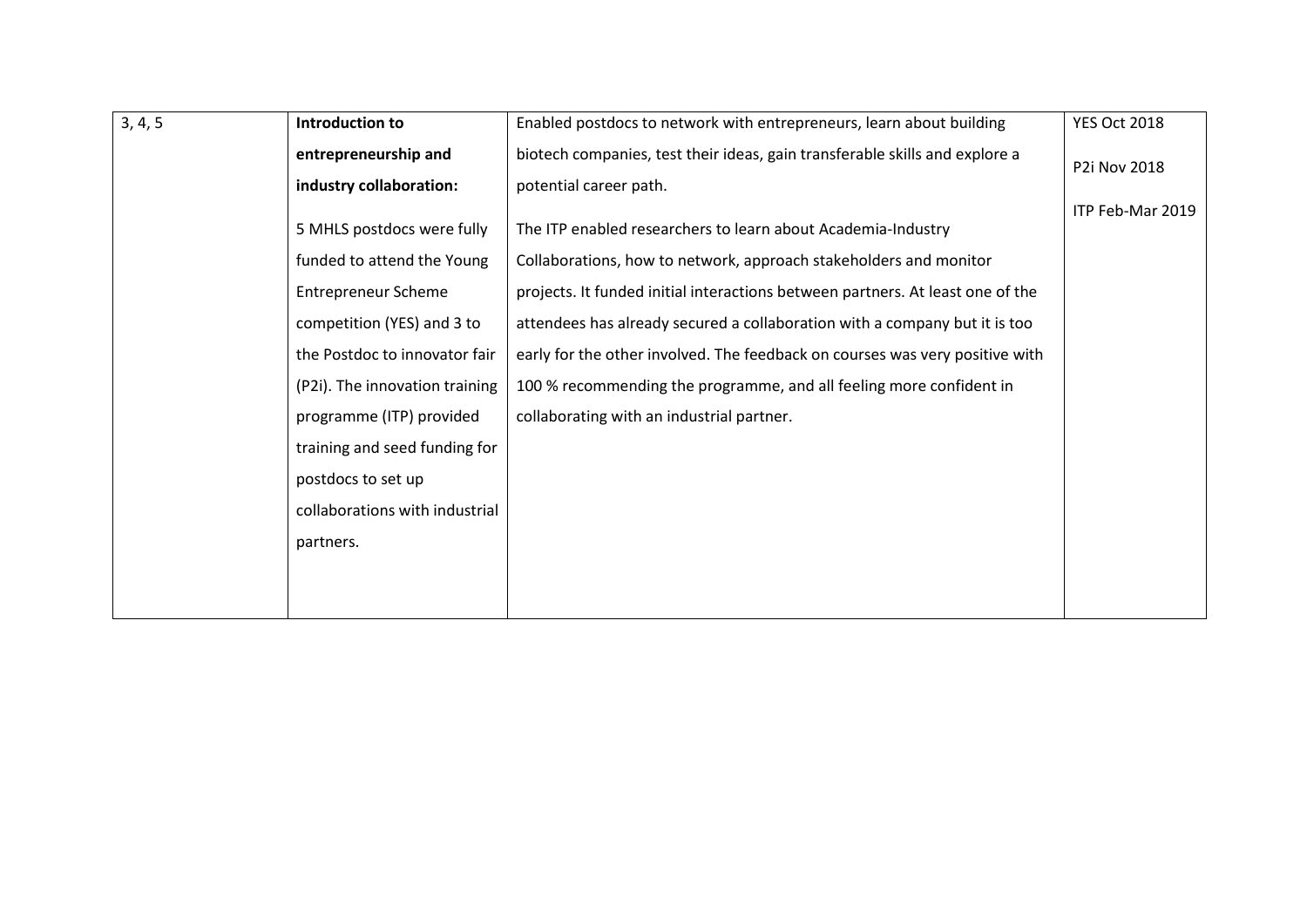| <b>MHLS Career Development focused support</b> |                                                                                                                                                                                      |                                                                                                                                                                                                                                                                                                                                                                                                                                                                                                                                          |                              |
|------------------------------------------------|--------------------------------------------------------------------------------------------------------------------------------------------------------------------------------------|------------------------------------------------------------------------------------------------------------------------------------------------------------------------------------------------------------------------------------------------------------------------------------------------------------------------------------------------------------------------------------------------------------------------------------------------------------------------------------------------------------------------------------------|------------------------------|
| 3, 4, 5<br>3, 4, 6                             | <b>Career exploration event</b><br>(MHLS):<br>Career podcast:                                                                                                                        | "Who wants to hire you?" was a half-day event at which 20 mentors from<br>multiple employment sectors discussed their career with small groups of<br>postdocs. Also involved 2 career talks and multiple networking opportunities.<br>Positive feedback from attendees who all recommend the event and rated it<br>as excellent or very good. Majority of respondents (93%) reported that the<br>event expanded the knowledge of available career paths.<br>Provides career resources accessible anywhere at any time, thus fitting with | 30/05/18<br>Since the end of |
|                                                | To provide information of<br>postdoc life and career paths<br>available. So far 3 recorded<br>(careers in publishing, REF<br>and working in research<br>policy, being self-employed) | the difficult schedules of researchers and making resources more accessible<br>to part-time workers or staff working away from the main campus. Postdocs<br>can also be involved in the interviews and gain transferable skills and<br>experience.                                                                                                                                                                                                                                                                                       | 2018                         |
| 3, 4, 5                                        | <b>Career seminar series</b><br>(CEM):                                                                                                                                               | Lunchtime talks organised by postdocs in the Centre for Experimental<br>Medicine. Topics included for example: pharmaceutical industry, clinical<br>trials, publishing, academic PI etc. Provided examples of careers to postdocs<br>as well as opportunity to talk to professionals about their job.                                                                                                                                                                                                                                    | 2016-2018                    |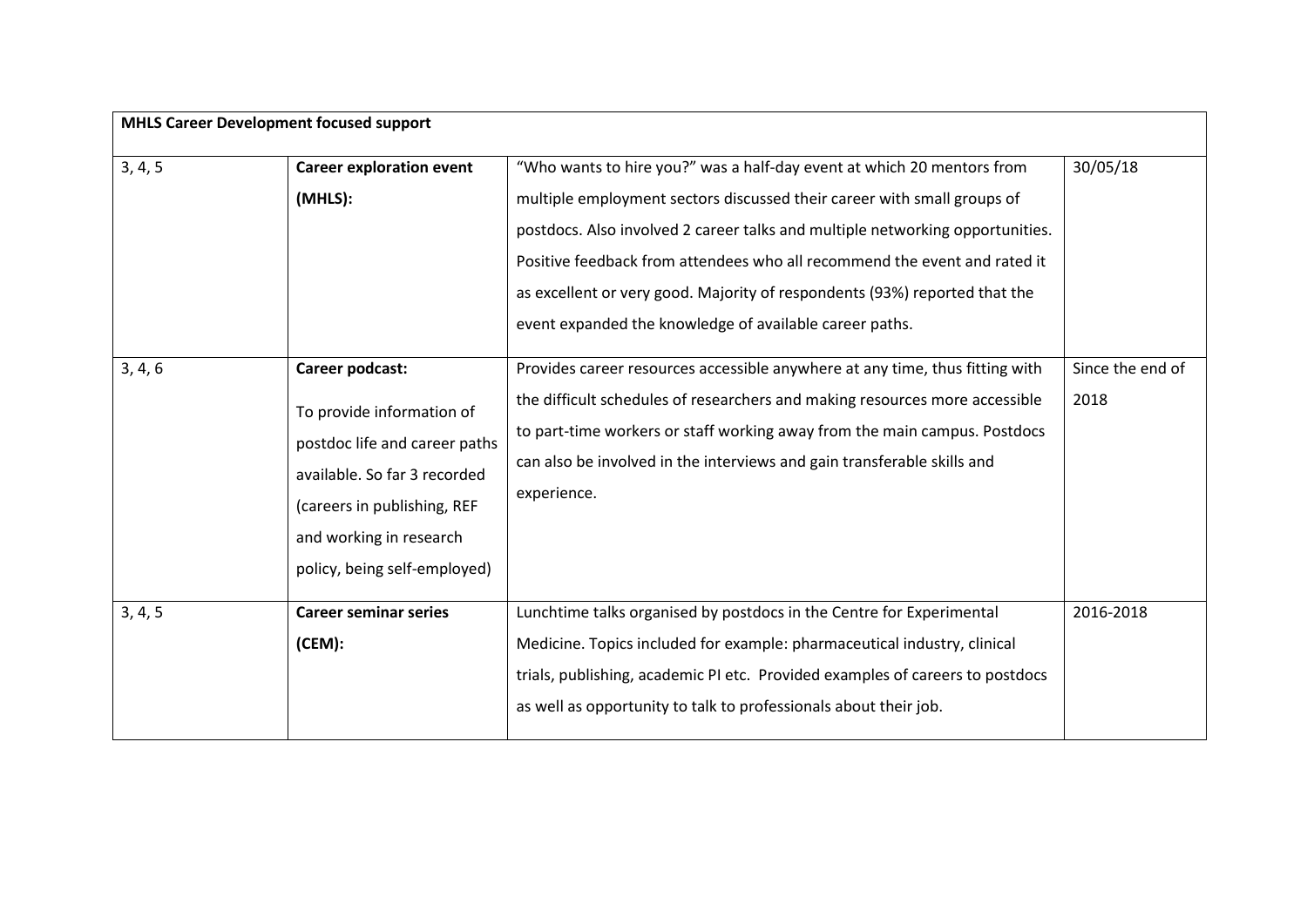| 34,5 | Personalised support for job  | Excellent feedback with all beneficiaries saying that it was helpful to them. |  |
|------|-------------------------------|-------------------------------------------------------------------------------|--|
|      | application in MHLS:          | 100 % of the CV reviewed led to interview invitation. Out of the mock         |  |
|      | Ad hoc CV reviews, interview  | interviews, 71 % were appointed (including several lectureships) and 14 %     |  |
|      | coaching and mock             | were reserve candidates. Postdocs also take part in mock panels and learn a   |  |
|      |                               | lot about the interview process this way.                                     |  |
|      | interviews for the jobs       |                                                                               |  |
|      | postdocs are applying for (on |                                                                               |  |
|      | demand).                      |                                                                               |  |
|      |                               |                                                                               |  |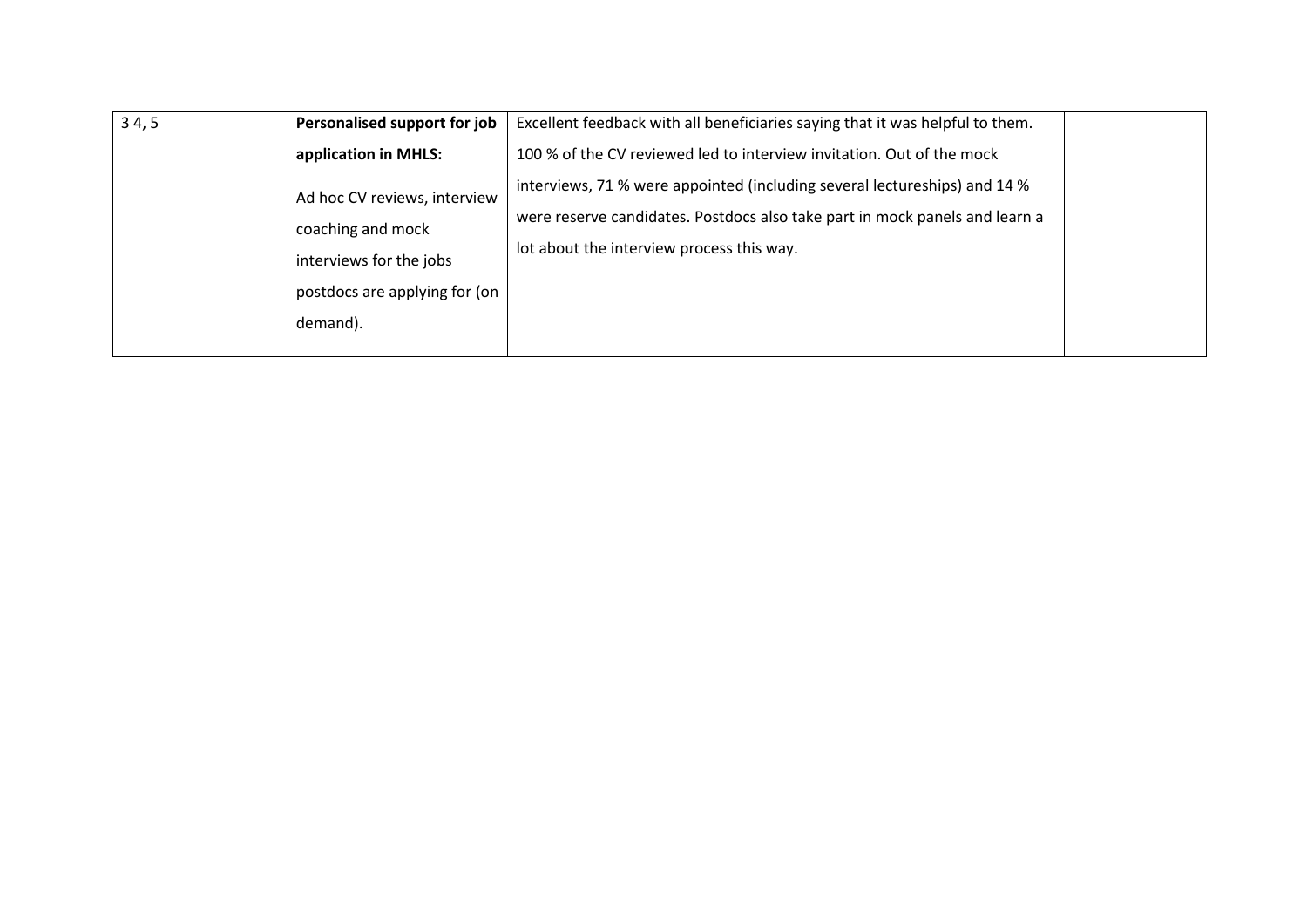| <b>Faculty of EPS</b> |                                                                               |                                                                                                                                                                                                                                                                                           |                                                                                           |
|-----------------------|-------------------------------------------------------------------------------|-------------------------------------------------------------------------------------------------------------------------------------------------------------------------------------------------------------------------------------------------------------------------------------------|-------------------------------------------------------------------------------------------|
| 2, 3, 4               | School of Math & Physics<br>Career Day for PhD students                       | Range of speakers from different employment sectors, e.g. Medical physics,<br>pharmacology, data science etc. Speakers discussed the transition beyond                                                                                                                                    |                                                                                           |
|                       | and Postdocs                                                                  | academia and offered guidance to researchers who would wish to explore<br>potential career options. This event was supported by Athena SWAN.<br>http://web.am.qub.ac.uk/wp/2019careerday/                                                                                                 |                                                                                           |
| 2, 3, 4, 5            | School of EEECS<br><b>EEECS/ECIT Research Society</b>                         | Networking opportunities, organisation of events and industrial visits<br>determined by the society.                                                                                                                                                                                      | Throughout the<br>year                                                                    |
| 1, 2, 3, 4, 5, 6      | School of EEECS<br>1.5 days' mandatory<br>induction for all research<br>staff | To help the researcher settle in quickly to the role and provide an<br>opportunity to meet other new staff. Specific school initiatives are explained<br>as well as University processes.<br>Half day workshop on inclusion (unconscious bias focus).                                     | First day induction<br>carried out<br>Full day induction<br>takes place 4 times<br>a year |
| 2, 3, 4, 5            | School of EEECS<br>Academic Apprenticeship<br>Programme                       | Formal 1-1 mentoring. To provide structured guidance and support for<br>research staff planning to apply for academic posts. Includes Researcher CV<br>clinic, lecturing (including training) and HEA Associate Membership with<br>mentoring provided as part of the application process. | Annual                                                                                    |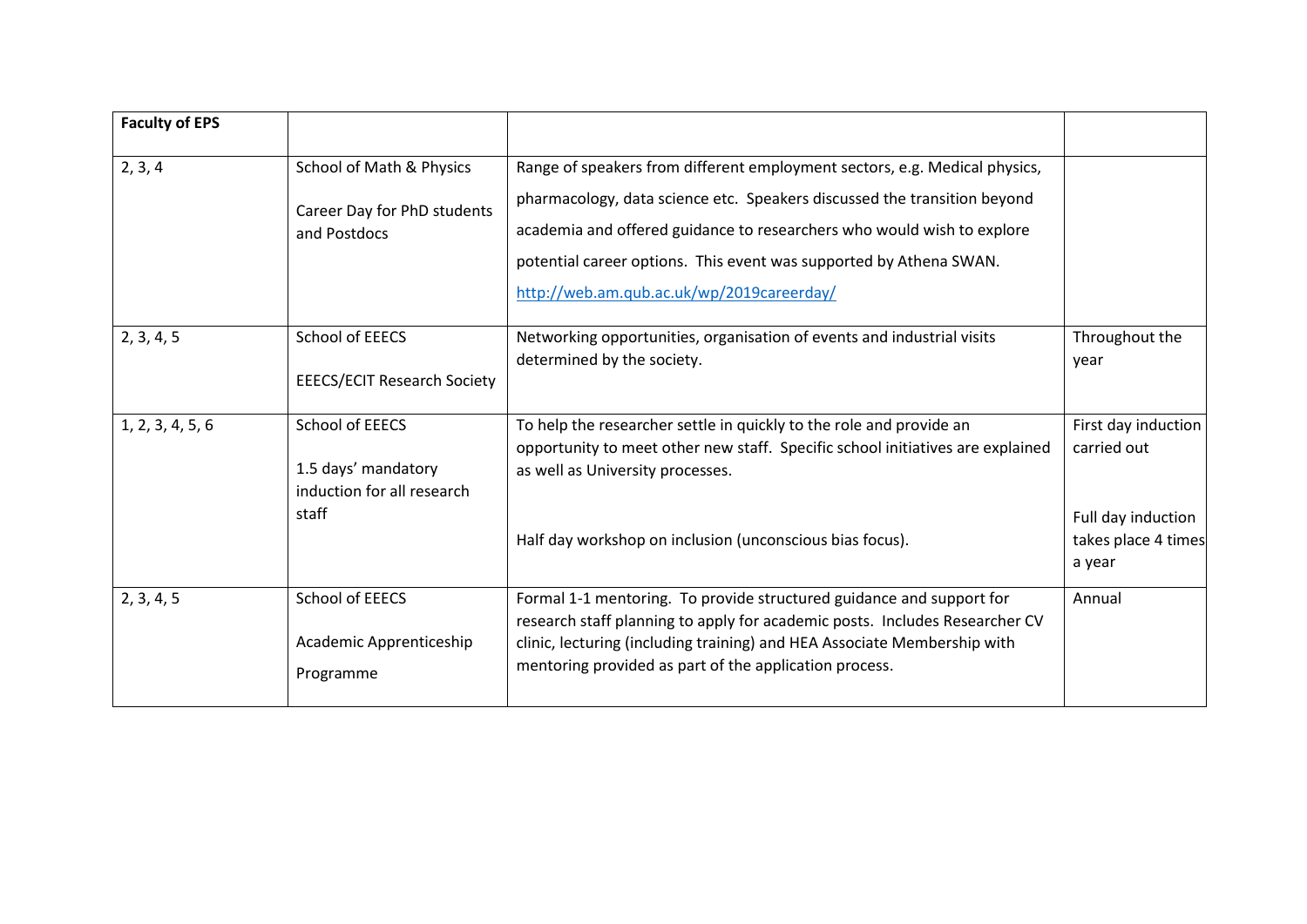| 2, 3, 4    | <b>EEECS Meet our Researchers</b><br>Event<br>(Social event for<br>PhDs/Research and<br>Academic Staff) | Social event to welcome new PhD's and postdocs to assist them integrate<br>within their new working group in a more relaxed/informal social context.                                | Annually |
|------------|---------------------------------------------------------------------------------------------------------|-------------------------------------------------------------------------------------------------------------------------------------------------------------------------------------|----------|
| 1, 3, 4, 5 | <b>EEECS Research Society</b><br>Event - Industry Meets<br>Academia                                     | Seminar for PhD's and Contract Researchers to learn about employment<br>opportunities within local Industry. Developing networking and<br>communication skills outside of academia. | Annually |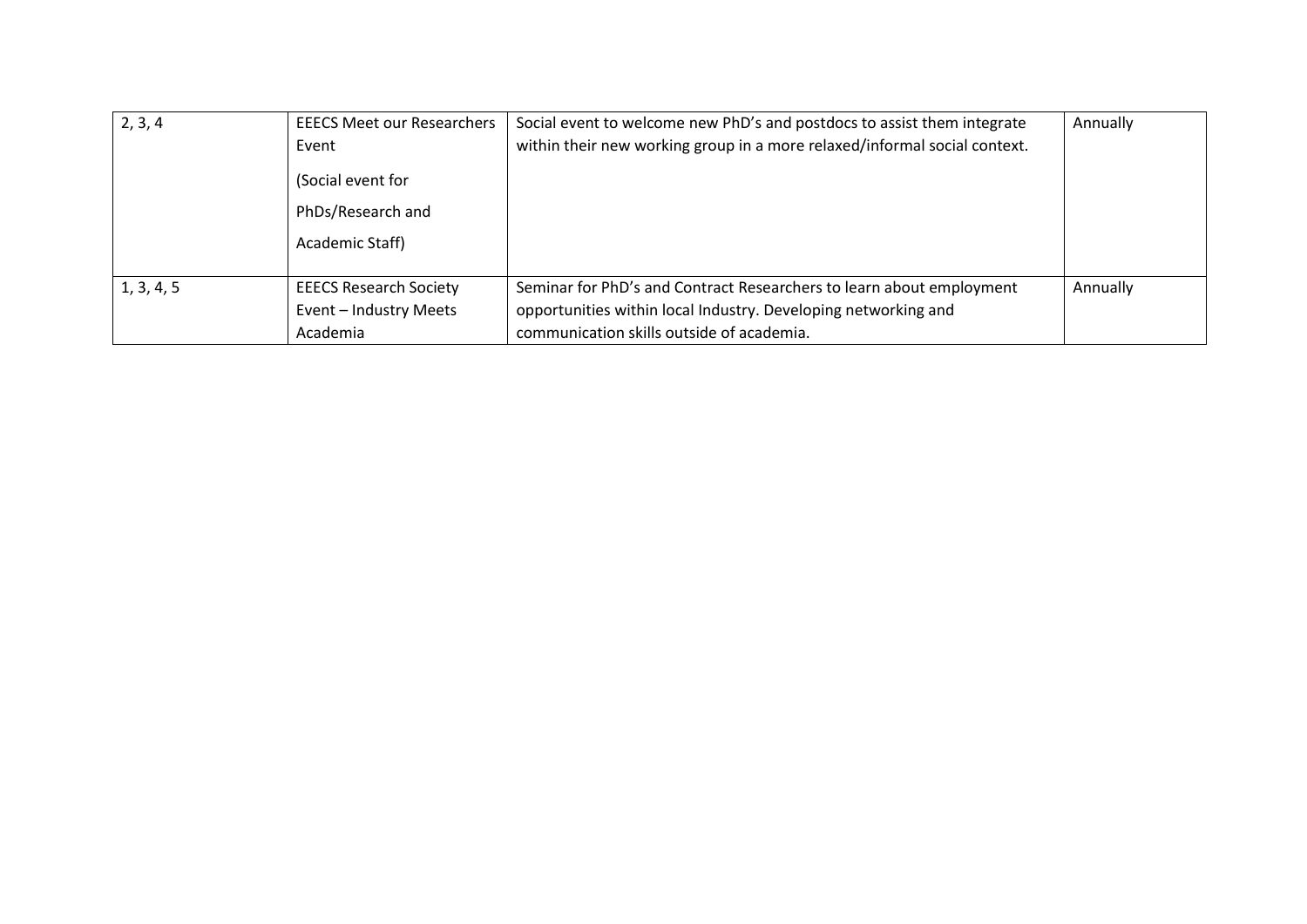## **Concordat Implementation Review Group**

### **Best practice examples (November 2019)**

Are you aware of examples of best practice in relation to the Concordat in your School or Department? Please add these to the table below. A number of the examples collected for 2020 review, are provided above and further examples available at:

<https://www.qub.ac.uk/directorates/HumanResources/hr-filestore/Filetoupload,865519,en.pdf>

| <b>Concordat Principle</b> | Event/Initiative | <b>Impact on researchers</b> | Date conducted |
|----------------------------|------------------|------------------------------|----------------|
| $\ast$                     |                  |                              |                |
|                            |                  |                              |                |
|                            |                  |                              |                |
|                            |                  |                              |                |
|                            |                  |                              |                |
|                            |                  |                              |                |

Table 2: Best practice examples template

\*Concordat principles list below, appendix 1.